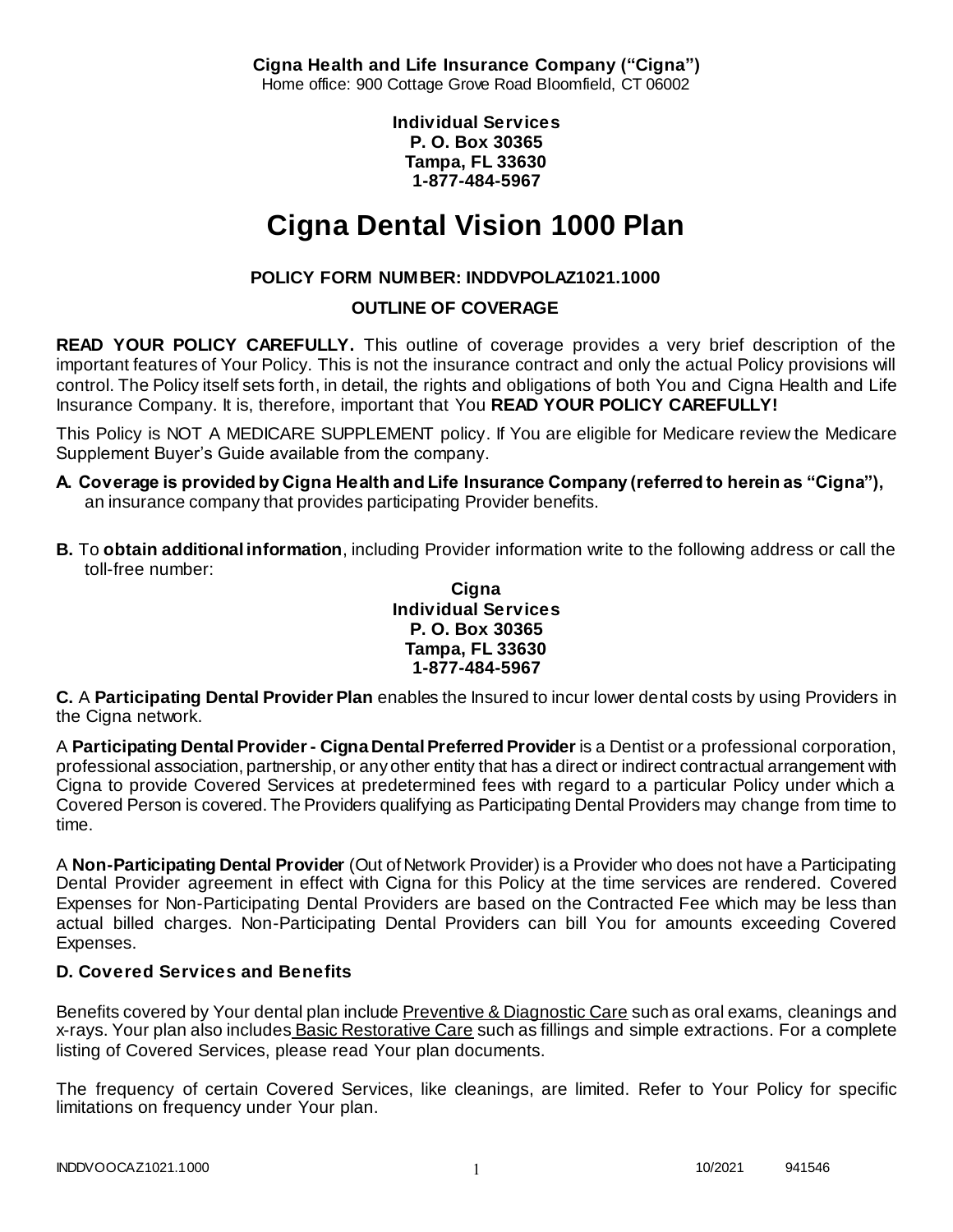### **Benefit Schedule**

The benefits outlined in the table below show the payment percentages for Covered Expenses **AFTER** any applicable Deductibles have been satisfied unless otherwise stated.

# **CIGNA DENTAL AND VISION INSURANCE** *The Schedule*

### **For You and Your Dependents**

#### **The Schedule – Dental Benefits**

If You select a Participating Dental Provider, Your cost will be less than if You select a Non-Participating Dental Provider.

#### **Emergency Services**

The Benefit Percentage payable for Emergency Services charges made by a Non-Participating Dental Provider is the same Benefit Percentage as for Participating Dental Provider Charges. Dental Emergency services are required immediately to either alleviate pain or to treat the sudden onset of an acute dental condition. These are usually minor procedures performed in response to serious symptoms, which temporarily relieve significant pain, but do not effect a definitive cure, and which, if not rendered, will likely result in a more serious dental or medical complication.

#### **Dental Deductibles**

Dental Deductibles are expenses to be paid by You or Your Dependent. Dental Deductibles are in addition to any Coinsurance. Once the Dental Deductible maximum in The Schedule has been reached You and Your family need not satisfy any further dental deductible for the rest of that year.

#### **Participating Dental Provider Payment**

Participating Dental Provider services are paid based on the Contracted Fee agreed upon by the Provider and Cigna.

**Non-Participating Dental Provider Payment** Non-Participating Dental Provider services are paid based on the Contracted Fee.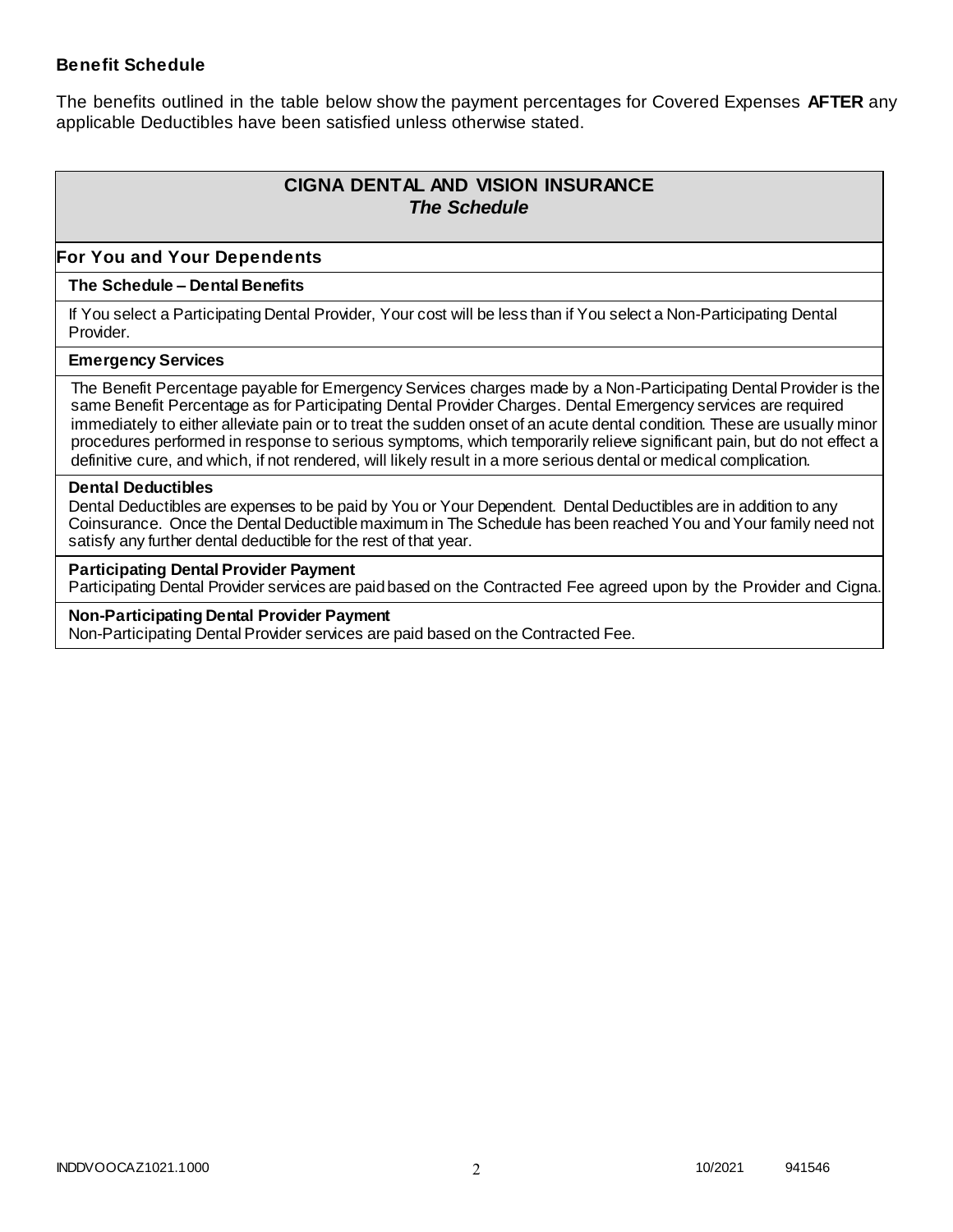| <b>DENTAL BENEFIT HIGHLIGHTS</b>                                                                                                                              |                                                  |
|---------------------------------------------------------------------------------------------------------------------------------------------------------------|--------------------------------------------------|
| Classes I, II<br><b>Calendar Year Maximum</b>                                                                                                                 | \$1,000 per person                               |
| <b>Calendar Year Dental Deductible</b><br>Individual                                                                                                          | \$50 per person                                  |
|                                                                                                                                                               | Not Applicable to Class I                        |
| <b>Family Maximum</b>                                                                                                                                         | \$150 per family                                 |
|                                                                                                                                                               | Not Applicable to Class I                        |
| <b>Class I</b>                                                                                                                                                | The Percentage of Covered Expenses the Plan Pays |
| Preventive Care<br>Oral Exams<br>Routine Cleanings<br>Routine X-rays<br><b>Fluoride Application</b><br><b>Sealants</b><br>Space Maintainers (non-orthodontic) | 100%                                             |
| <b>Class II</b>                                                                                                                                               | The Percentage of Covered Expenses the Plan Pays |
| <b>Basic Restorative</b><br>Fillings<br>Oral Surgery, Simple Extractions<br>Emergency Care to Relieve Pain<br>Non-Routine X-rays                              | 70% after dental deductible                      |

| The Schedule - Vision Benefits                                                                  |                                                                                         |
|-------------------------------------------------------------------------------------------------|-----------------------------------------------------------------------------------------|
| <b>VISION BENEFIT HIGHLIGHTS,</b>                                                               |                                                                                         |
| Eye Examinations, including refraction                                                          | The plan pays 30% of expenses, not to exceed a \$50 calendar<br>year maximum per person |
| Materials (corrective eyeglasses or contact<br>lenses, including fittings and follow-up visits) | \$100 calendar year maximum per person                                                  |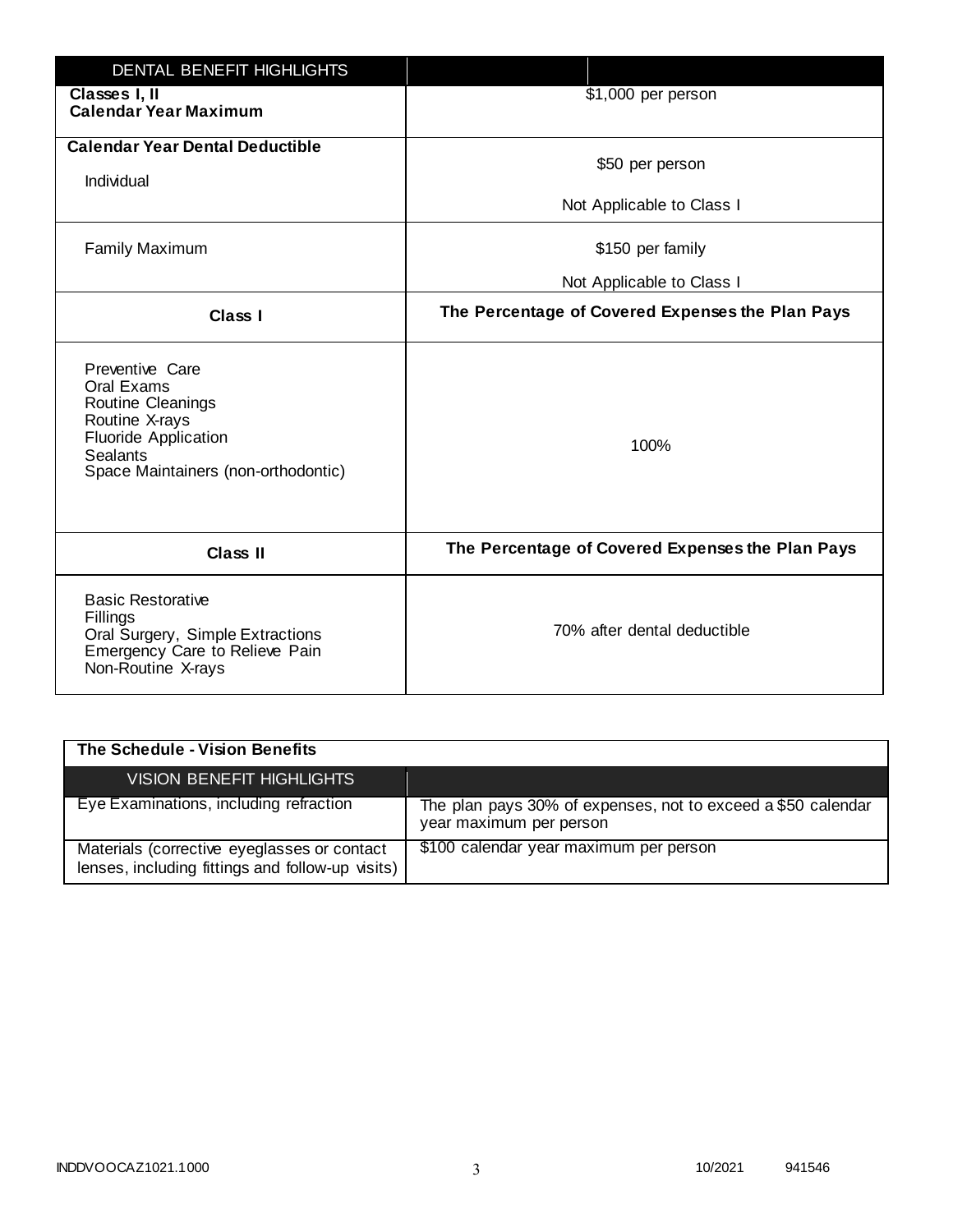# **Waiting Periods**

There is no waiting period for Class I or II dental benefits or for vision benefits.

# **Missing Teeth Limitation**

There is no payment for replacement of teeth that are missing when a person first becomes insured.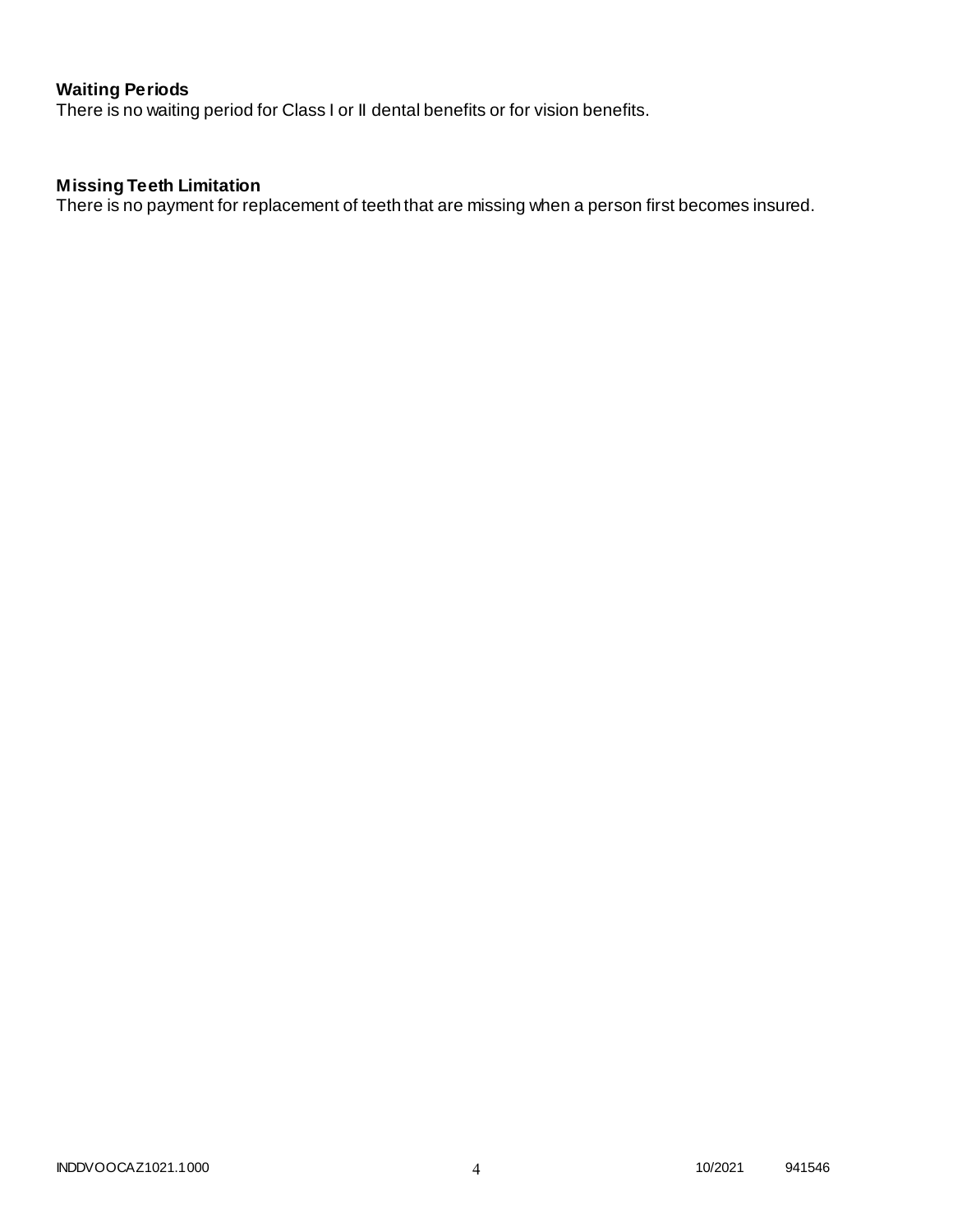### **E. Insured's Financial Responsibility**

The Insured is responsible for paying the monthly or quarterly premium on a timely basis. The Insured is also responsible to pay Providers for charges that are applied to the Deductibles, Coinsurance, and any amounts charged by Non-Participating Dental Providers in excess of the Contracted Fee. In addition, any charges for Medically Necessary and/or Dentally Necessary items that are excluded under the Policy are the responsibility of the Insured.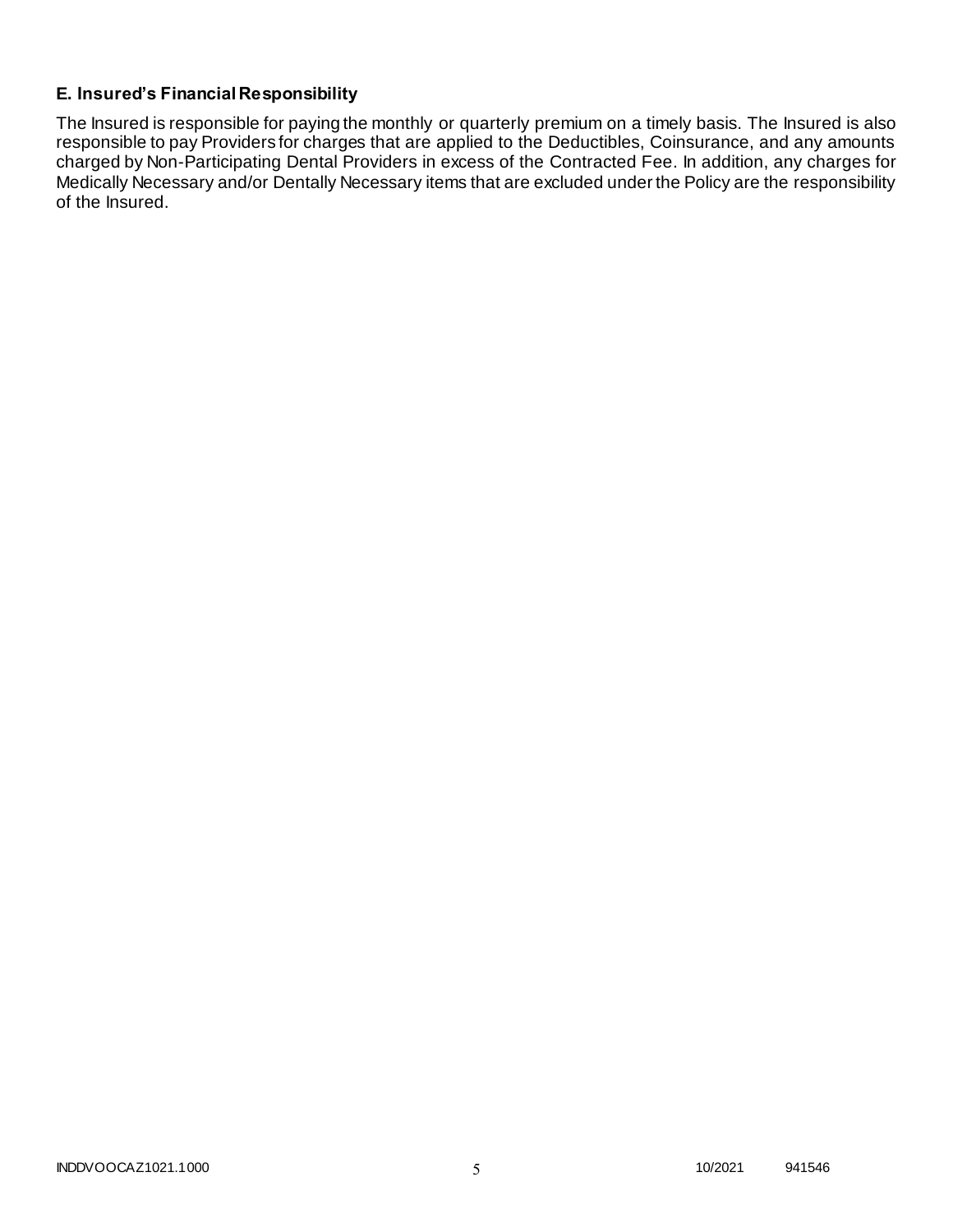# **F. Exclusions And Limitations: What Is Not Covered By This Policy**

# **Expenses Not Covered**

Covered Expenses will not include, and no payment will be made for:

- procedures which are not included in the list of Covered Dental Services or Covered Vision Services;
- cone beam imaging;
- instruction for plaque control, oral hygiene and diet;
- core build-ups;
- veneers;
- precious or semi-precious metals for crowns, bridges and abutments;
- restoration of teeth which have been damaged by erosion, attrition or abrasion;
- bite registrations; precision or semi-precision attachments; or splinting;
- implants or implant related services;
- orthodontic treatment, except for the treatment of cleft lip and cleft palate;
- general anesthesia or intravenous sedation, when used for the purposes of anxiety control or patient management is not covered; may be considered only when medically or dentally necessary and when in conjunction with covered complex oral surgery;
- athletic mouth guards;
- services performed solely for cosmetic reasons;
- personalization or decoration of any dental device or dental work;
- replacement of an appliance per benefit quidelines;
- services that are deemed to be medical in nature;
- services and supplies received from a hospital;
- prescription drugs;
- plano lenses;
- VDT (video display terminal)/computer eyeglass benefit;
- medical or surgical treatment of the eyes;
- any type of corrective vision surgery, including LASIK surgery, radial ketatonomy (RK), automated lamellar keratoplasty (ALK), or conductive keratoplasty (CK);
- Orthoptic or vision training and any associated supplemental testing;
- any eye examination, or any corrective eyewear, required by an employer as a condition of employment;
- safety eyewear;
- sub-normal vision aids or non-prescription lenses; or
- Magnification or low vision aids not shown as covered in the Schedule of Vision Coverage.

# **General Limitations**

No payment will be made for expenses incurred for You or any one of Your Dependents:

- For services not specifically listed as Covered Services in this Policy;
- For services or supplies that are not Medically Necessary;
- For services received before the Effective Date of coverag;
- For services received after coverage under this Policy ends;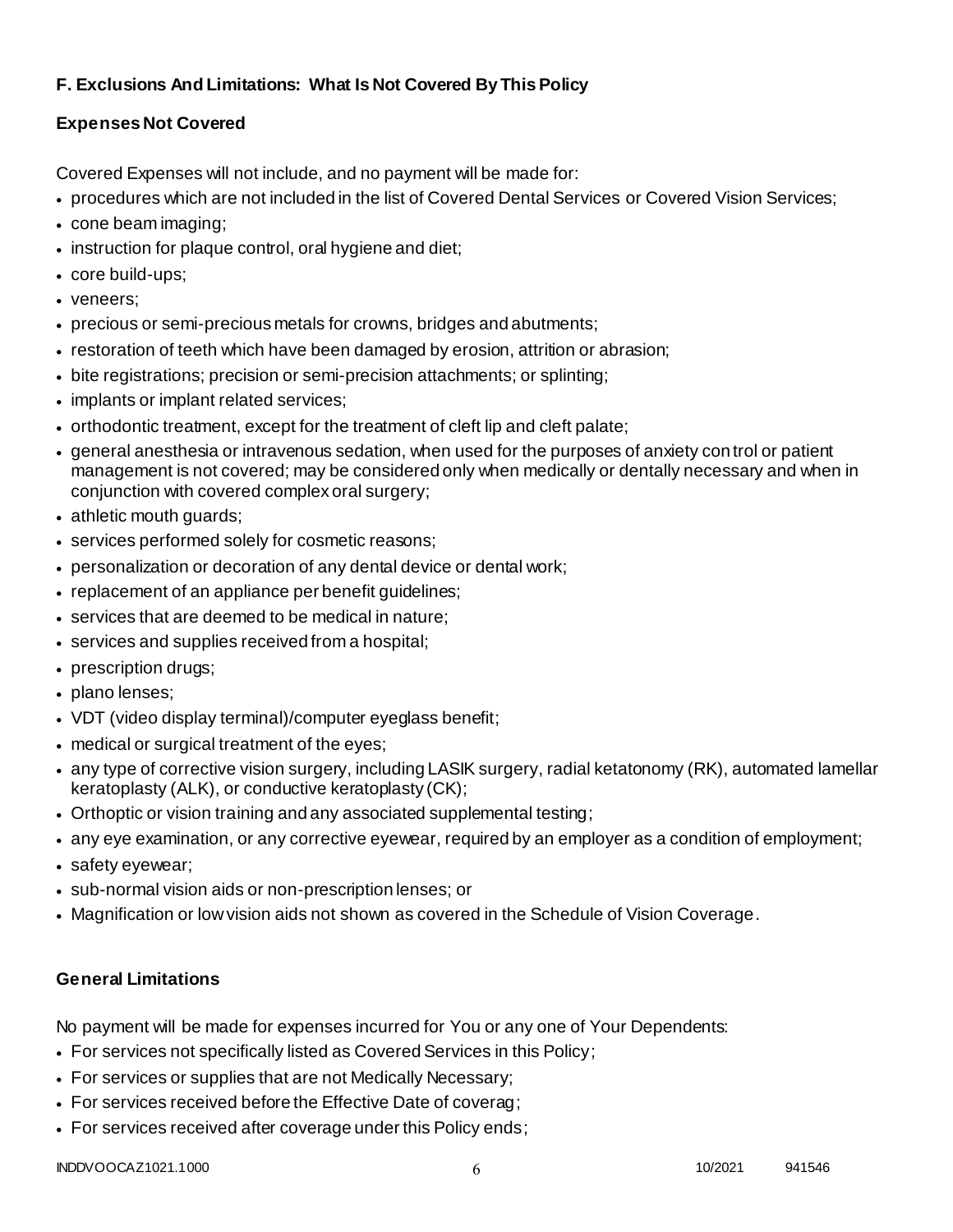- For services for which You have no legal obligation to pay or for which no charge would be made if You did not have insurance coverage;
- For Professional services or supplies received or purchased directly or on Your behalf by anyone, including a Provider, from any of the following:
	- **Yourself or Your employer;**
	- **a** person who lives in the Covered Person's home, or that person's employer;
	- a person who is that person's employer.
- for or in connection with an Injury arising out of, or in the course of, any employment for wage or profit;
- for or in connection with a Sickness which is covered under any workers' compensation or similar law;
- for charges made by a Hospital owned or operated by or which provides care or performs services for, the United States Government, if such charges are directly related to a condition which occurred while serving in the military or an associated auxiliary unit;
- services or supplies received due to an act of war, declared or undeclared while serving in the military or an associated auxiliary unit;
- to the extent that payment is unlawful where the person resides when the expenses are incurred;
- for charges which the person is not legally required to pay;
- for charges which would not have been made if the person had no insurance;
- to the extent that billed charges exceed the rate of reimbursement as described in the Schedule;
- for charges for unnecessary care, treatment or surgery;
- to the extent that You or any of Your Dependents is in any way paid or entitled to payment for those expenses by or through a public program, other than Medicaid;
- for or in connection with experimental procedures or treatment methods not approved by the American Dental Association or the appropriate dental specialty society;
- Procedures that are a covered expense under any other plan which provides dental or vision benefits;
- To the extent that benefits are paid or payable for those expenses under the mandatory part of any auto insurance policy written to comply with a "no-fault" insurance law or an uninsured motorist insurance law. Cigna will take into account any adjustment option chosen under such part by You or any one of Your Dependents.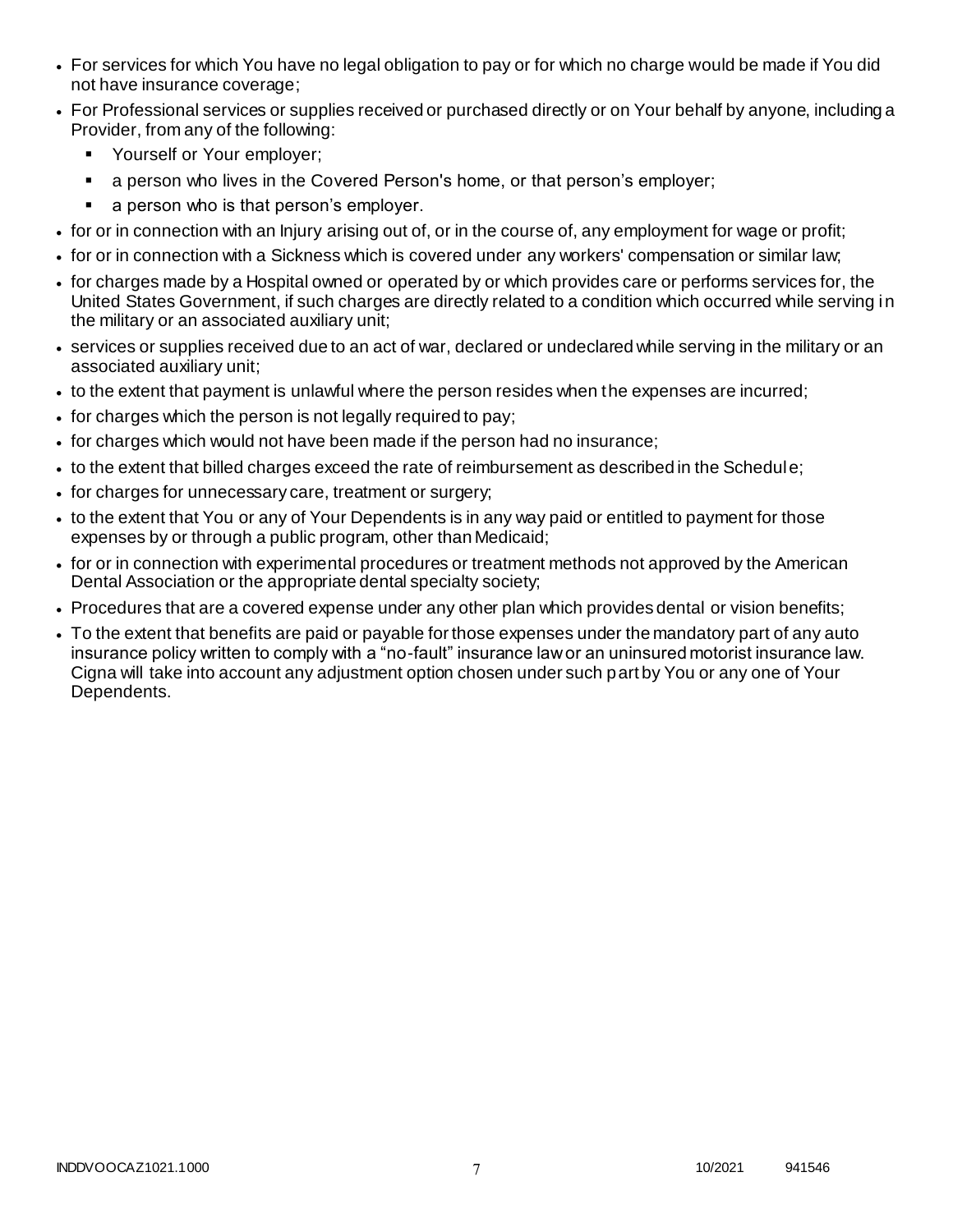### **G. Predetermination of Dental Benefits Program**

Predetermination of Benefits is a voluntary review of a Dentist's proposed treatment plan and expected charges. It is not preauthorization of service and is not required.

The treatment plan should include supporting pre-operative x-rays and other diagnostic materials as requested by Cigna's dental consultant. If there is a change in the treatment plan, a revised plan should be submitted.

Cigna will determine covered dental expenses for the proposed treatment plan. If there is no Predetermination of Benefits, Cigna will determine covered dental expenses when it receives a claim.

Review of proposed treatment is advised whenever extensive dental work is recommended when charges exceed **\$500**.

Predetermination of Benefits is not a guarantee of a set payment. Payment is based on the services that are actually delivered and the coverage in force at the time services are completed.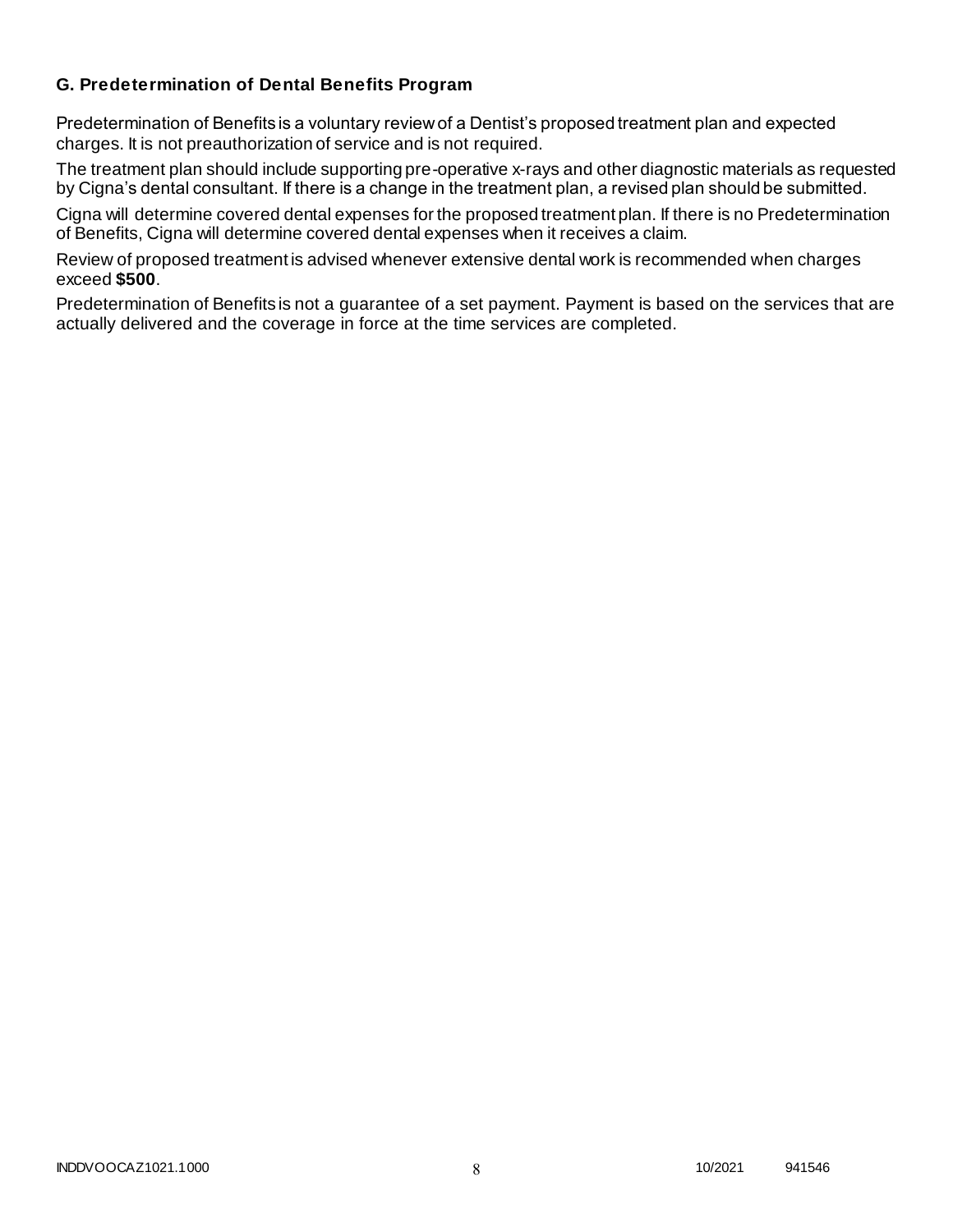### **H. General Provisions**

### **WHEN YOU HAVE A COMPLAINT OR AN APPEAL**

For the purposes of this section, any reference to "You," "Your" or "Yourself" also refers to a representative or Provider designated by You to act on Your behalf, unless otherwise noted.

We want You to be completely satisfied with the care You receive. That is why We have established a process for addressing Your concerns and solving Your problems.

#### **Start with Member Services**

We are here to listen and help. If You have a concern regarding a person, a service, the quality of care, or contractual benefits, You can call Our toll-free number and explain Your concern to one of Our Customer Service representatives. You can also express that concern in writing. Please call or write to Us at the following:

Customer Services Toll-Free Number or address on mycigna.com, explanation of benefits or claim form

We will do Our best to resolve the matter on Your initial contact. If We need more time to review or investigate Your concern, We will get back to You as soon as possible, but in any case within 30 days. If You are not satisfied with the results of a coverage decision, You can start the appeals procedure.

#### **Appeals Procedure**

Cigna has a two step appeals procedure for coverage decisions. To initiate an appeal, You must submit a request for an appeal in writing within 2 years of receipt of a denial notice. We will send written acknowledgement of Your appeal request within 5 business days after receipt. You should state the reason why You feel Your appeal should be approved and include any information supporting Your appeal. If You are unable or choose not to write, You may ask to register Your appeal by telephone. Call or write to Us at the toll-free number or address on Your Benefit Identification card, explanation of benefits or claim form. If the utilization review agent or the Appeals Committee concludes that the Covered Service should be provided or the claim for a Covered Service should be paid, We are bound by the decision.

#### **Level One Appeal**

Your appeal will be reviewed and the decision made by a utilization review agent not involved in the initial decision. Appeals involving Medical Necessity or clinical appropriateness will be considered by a health care professional.

For level one appeals, We will respond in writing with a decision within 30 calendar days after We receive an appeal for a postservice coverage determination.

If You are not satisfied with Our level-one appeal decision, You may request a level-two appeal.

#### **Level Two Appeal**

If You are dissatisfied with Our level one appeal decision, You may request a second review. To start a level two appeal, follow the same process required for a level one appeal.

Most requests for a second review will be conducted by the Appeals Committee, which consists of at least three people. Anyone involved in the prior decision may not vote on the Committee. For appeals involving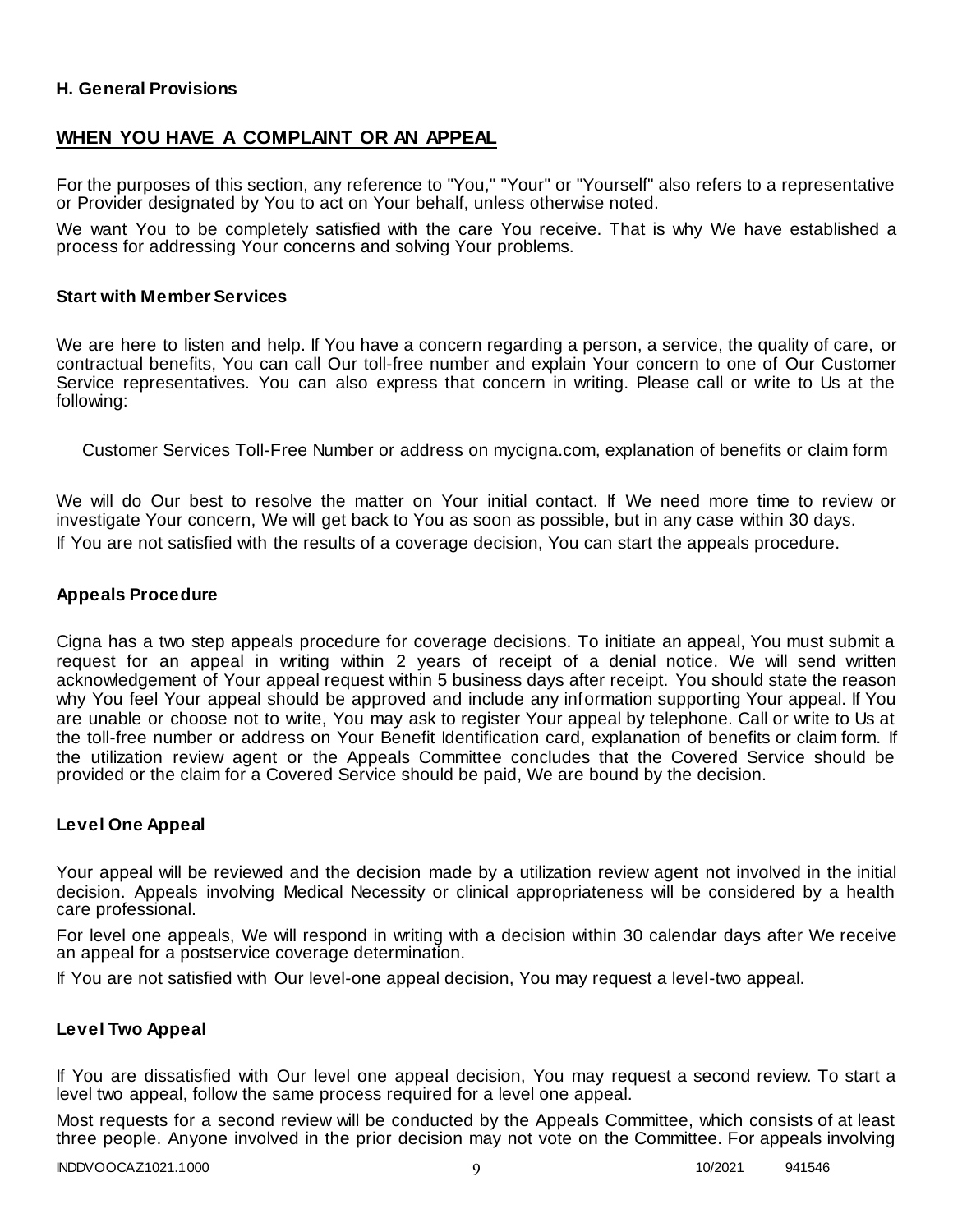Medical Necessity or clinical appropriateness, the Committee will consult with at least one Dentist reviewer in the same or similar specialty as the care under consideration, as determined by Cigna's Dentist reviewer. You may present Your situation to the Committee in person or by conference call.

For level two appeals We will acknowledge in writing that We have received Your request and schedule a Committee review. For postservice claims, the Committee review will be completed within 30 calendar days. You will be notified in writing of the Committee's decision within five working days after the Committee meeting, and within the Committee review time frames above if the Committee does not approve the requested coverage.

#### **Notice of Benefit Determination on Appeal**

Every notice of an appeal decision will be provided in writing or electronically and, if an adverse determination, will include:

- (1) the specific reason or reasons for the denial decision;
- (2) reference to the specific Policy provisions on which the decision is based;
- (3) a statement that the claimant is entitled to receive, upon request and free of charge, reasonable access to and copies of all documents, records, and other Relevant Information as defined;
- (4) upon request and free of charge, a copy of any internal rule, guideline, protocol or other similar criterion that was relied upon in making the adverse determination regarding Your appeal, and an explanation of the scientific or clinical judgment for a determination that is based on a medical necessity, experimental treatment or other similar exclusion or limit.

#### **Relevant Information**

Relevant Information is any document, record, or other information which was relied upon in making the benefit determination; was submitted, considered, or generated in the course of making the benefit determination, without regard to whether such document, record, or other information was relied upon in making the benefit determination; demonstrates compliance with the administrative processes and safeguards required by federal law in making the benefit determination; or constitutes a statement of policy or guidance with respect to the plan concerning the denied treatment option or benefit or the claimant's diagnosis, without regard to whether such advice or statement was relied upon in making the benefit determination.f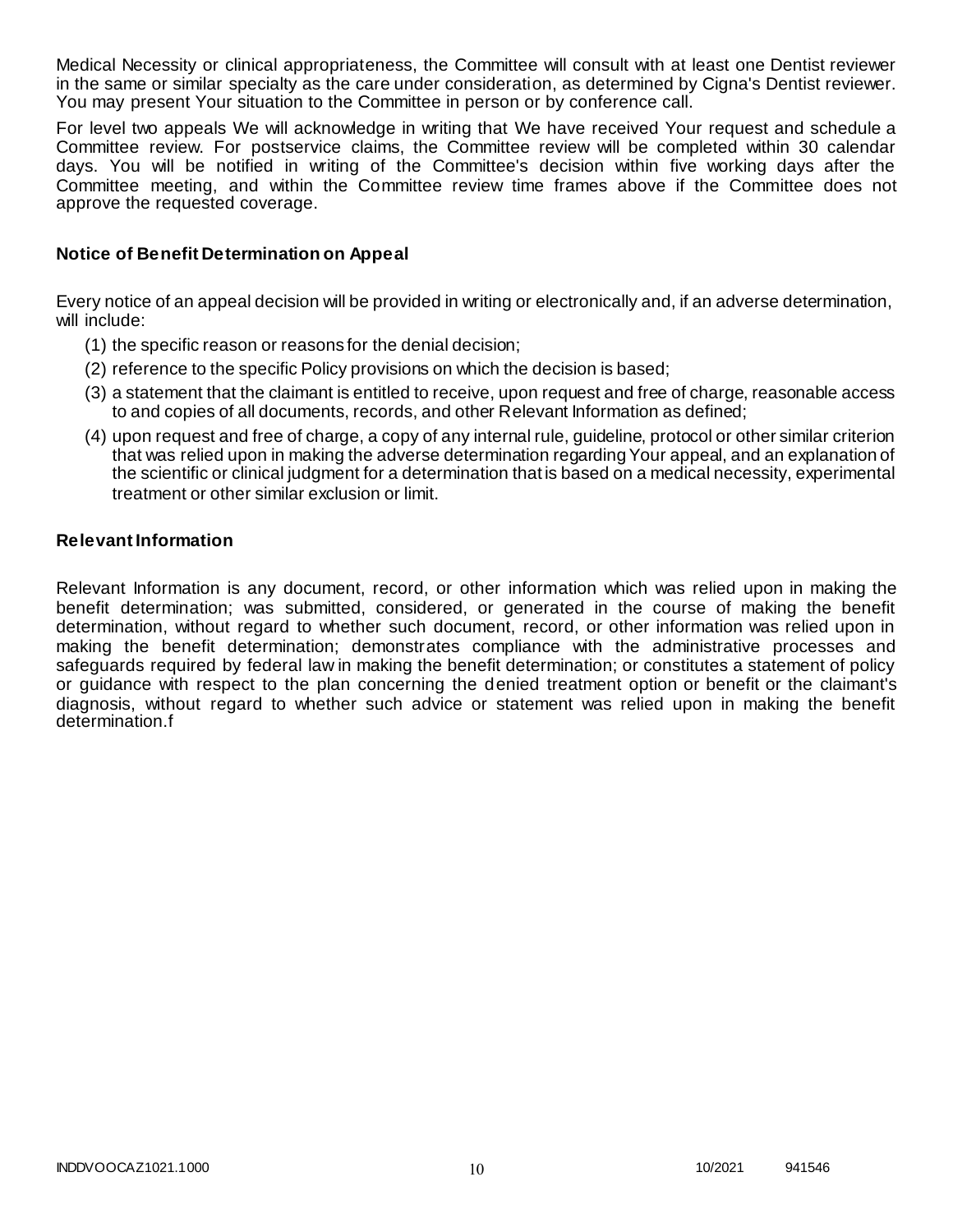# **I. Participating Dental Providers**

Cigna will provide a current list of Dentists currently participating with Cigna and their locations to each Covered Person upon request.

To verify if a Dentist is currently participating with Cigna and is accepting new Cigna Insureds, the Covered Person should visit Our website at mycigna.com.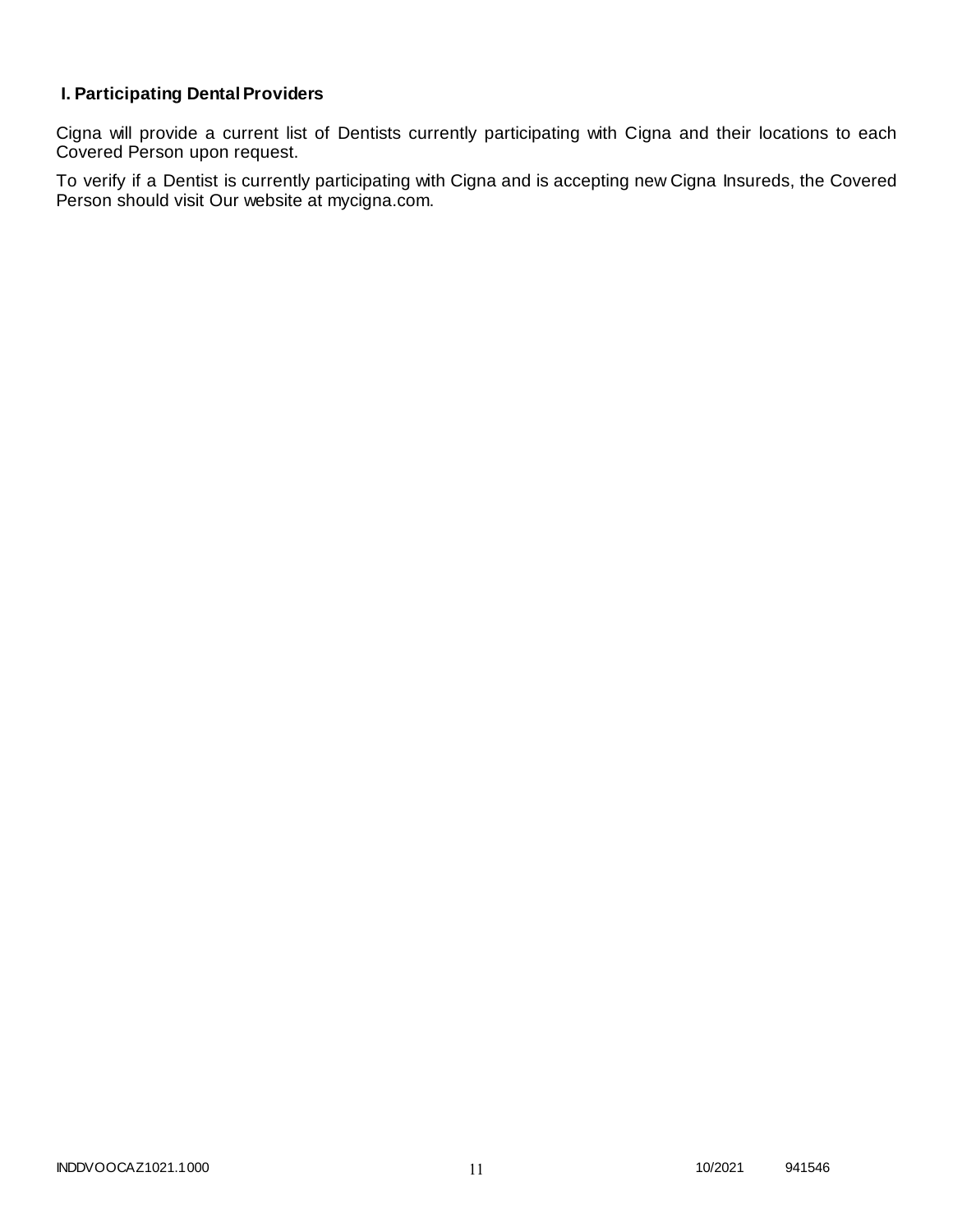### **J. Renewability, Eligibility, and Continuation**

1. The Policy will renew except for the specific events stated in the Policy. Cigna may change the premiums of the Policy with 60 days written notice to the Insured. However, Cigna will not refuse to renew or change the premium schedule for the Policy on an individual basis, but only for all Insureds in the same class and covered under the same Policy as You.

2. The individual plan is designed for residents of Arizona who are not enrolled under or covered by any other group or individual health coverage. You must notify Cigna of all changes that may affect any Covered Person's eligibility under the Policy.

3. You or Your Dependent(s) will become ineligible for coverage:

- When premiums are not paid according to the due dates and grace periods described in the premium section.
- With respect to Your Spouse, Domestic Partner, or partner to a Civil Union: when the Spouse is no longer married to the Insured or when the union is dissolved.
- With respect to You and Your Family Member(s): when You no longer meet the requirements listed in the Conditions of Eligibility section.
- The date the Policy terminates.
- When the Insured no longer lives in the Service Area.

4. If a Covered Person's eligibility under this Plan would terminate due to the Insured's death, divorce or if other Dependents would become ineligible due to age or no longer qualify as dependents for coverage under this Plan; except for the Insured's failure to pay premium, the Covered Person's insurance will be continued if the Covered Person exercising the continuation right notifies Cigna and pays the appropriate monthly premium within 60 days following the date this Policy would otherwise terminate.